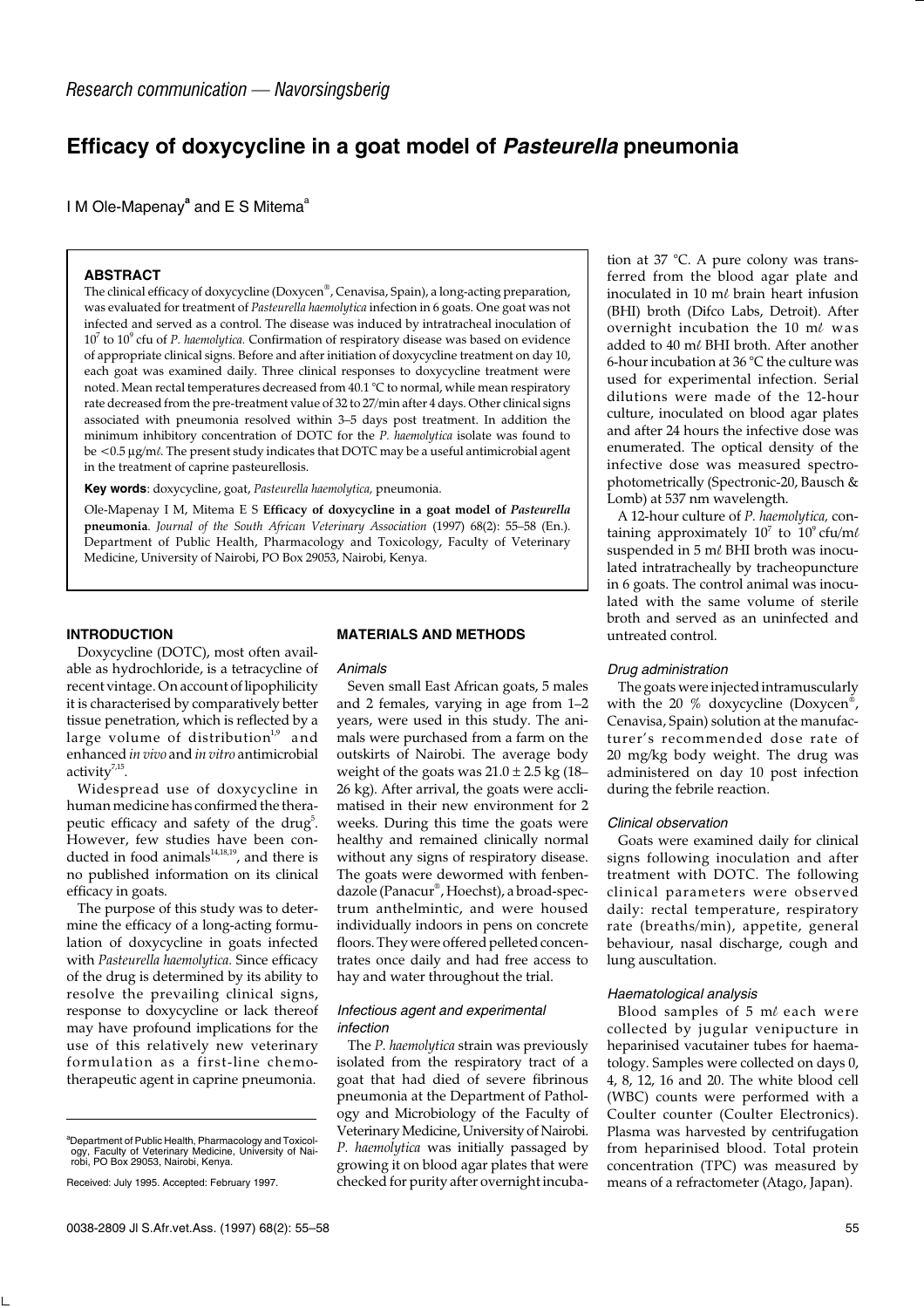# *Antibiotic susceptibility test*

The *in vitro* minimum inhibitory concentration (MIC) of DOTC for the *P. haemolytica* isolate used in our study was determined by the broth dilution technique (BHIB, Difco Labs, Detroit). For the sensitivity testing an inoculum concentration of 10<sup>6</sup> cfu/m*l* from an overnight culture was used. Serial 2-fold dilutions of DOTC concentrations ranging from 0.03 to 16 µg/m*l* were incorporated into the BIH broth. All tubes were prepared simultaneously. The antibioticcontaining tubes were inoculated using a micropipette that delivered an inoculum of about 10 µ*l*, giving an inoculum size of 10<sup>4</sup> cfu per tube. Each concentration was tested in triplicate. The tubes were then incubated aerobically at 37 °C. The MIC was read after 24 hours. The MIC was defined as the lowest concentration of antimicrobial agent at which there was no visible growth.

# *Statistical analysis*

Haematological parameters and clinical signs (respiratory rates and temperatures) obtained before and after DOTC treatment were subjected to analysis of variance (ANOVA) using SAS (SAS Institute, Cary, USA) statistical package. Tukey's highest significant difference (HSD) test<sup>16</sup> was used to determine whether there were significant differences among the group means. Significance was tested at the level of  $p \leq 0.05$ .

#### **RESULTS**

#### **Clinical signs following infection**

Intratracheal inoculation of infectious doses ranging from  $10^7$  to  $10^9\,$ cfu/m $\ell$ consistently produced a marked febrile response (Fig. 1), increased respiratory rates and accentuated bronchovesicular sounds in all infected goats. Based on the observed clinical findings, the response to challenge with *P. haemolytica* was similar in all the goats despite the fact that different doses of the infecting organism were used. The control uninfected and untreated animal remained clinically normal throughout the experimental period.

## **Temperature**

Before the goats were infected their mean daily rectal temperature was 38.7 ± 0.1 °C. Following infection there was a rise in temperature on day 6 (39.5 °C) that persisted over a period of 6 days. All the infected animals  $(n = 6)$  developed pyrexia (>39 °C) by day 10 post-inoculation (Fig. 1). The highest individual rectal temperature recorded during the course



Fig. 1: **Mean diurnal rectal temperature following intratracheal inoculation of** *Pasteurella haemolytica* **in goats** (*n* = 6). **One goat served as control.**



Fig. 2: **Mean daily respiration rates following intratracheal inoculation of** *Pasteurella haemolytica* **in goats** (*n* = 6). **One goat served as control.**

of infection was 41 °C on days 10 and 11. In the control animal, temperatures fluctuated within the normal range throughout the experimental period.

#### **Respiratory signs**

In addition to the febrile response, respiratory changes were manifested clinically in challenged goats. Prior to infection the mean daily respiratory rate in the infected group was 22 breaths/min. Following infection there was a progressive rise in respiratory rate from day 2 to day 6, when a maximum mean rate of 32/min was recorded (Fig. 2). During the course of infection, 5 goats developed moist rales either uni- or bilaterally by day 12 post infection. Thoracic auscultation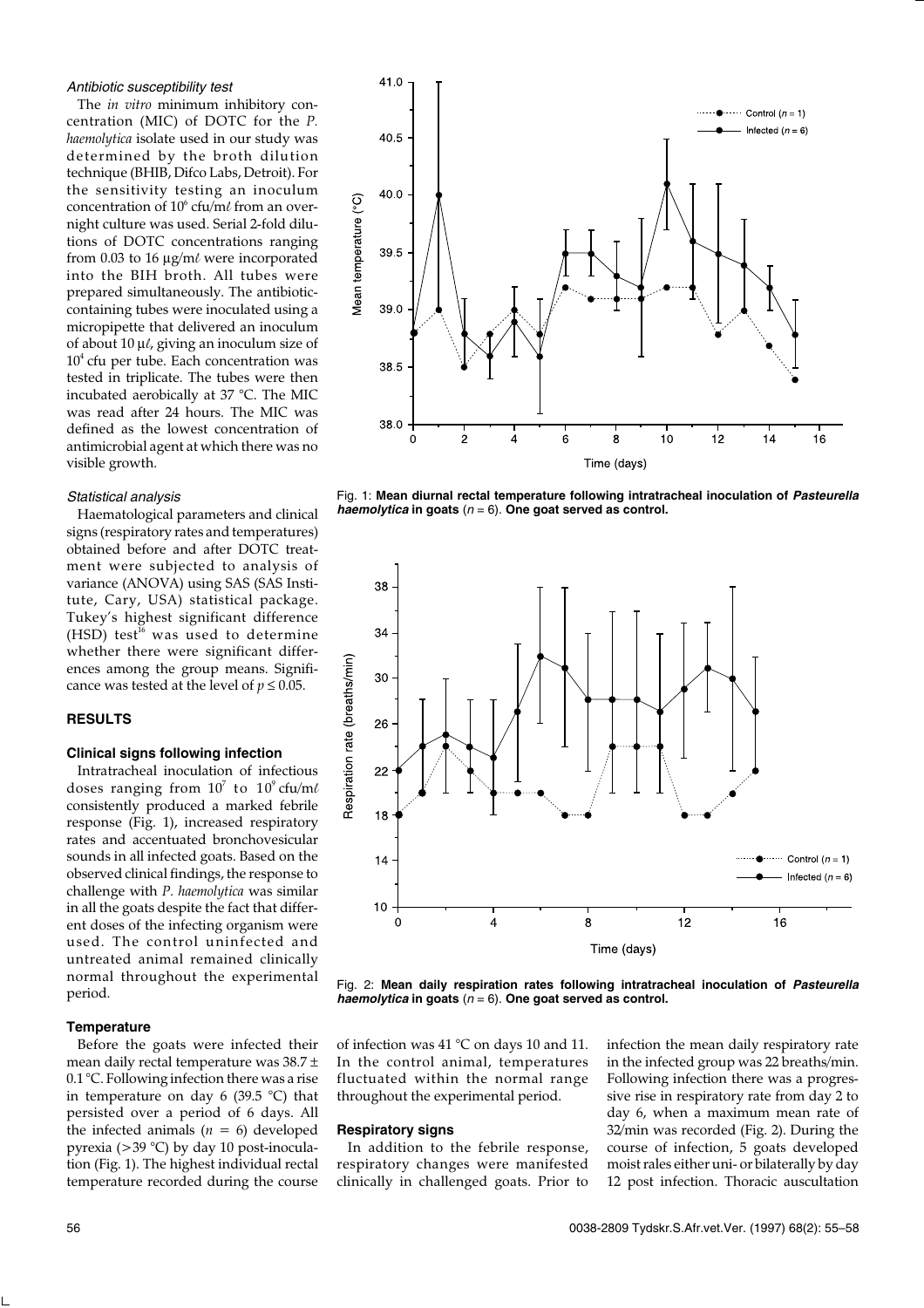Table 1: **Clinical findings in 6 goats infected with** *Pasteurella haemolytica.*

| Clinical signs <sup>1</sup> | Goat No.  |           |           |           |           |           |  |
|-----------------------------|-----------|-----------|-----------|-----------|-----------|-----------|--|
|                             | 36        | 37        | 38        | 41        | 42        | 46        |  |
| Pyrexia                     | $\ddot{}$ | $\ddot{}$ | $\ddot{}$ | $\ddot{}$ | $\div$    | $^{+}$    |  |
| Anorexia                    |           |           |           | $\ddot{}$ |           |           |  |
| Dyspnoea                    | $^{++}$   | $^{++}$   | $\ddot{}$ | $^{++}$   | $^{++}$   | $++$      |  |
| Moist rales                 | $^{++}$   | $^{++}$   | $^{++}$   | $\ddot{}$ | $^{++}$   | $^{++}$   |  |
| Coughing                    |           | $\ddot{}$ | $\ddot{}$ |           | $\ddot{}$ | $\ddot{}$ |  |
| Nasal discharge             |           | $\ddot{}$ | $\ddot{}$ |           | $\ddot{}$ | $\ddot{}$ |  |
| Diarrhoea                   |           |           | $\ddot{}$ |           | $\ddot{}$ |           |  |

 $1$  ++ = severe; + = mild; - = absent.

Table 2: **Haematological parameters** (mean ± SD) **of 6 goats before and after** *Pasteurella haemolytica* **infection and after DOTC treatment.**

| <b>Parameter</b> | Unit             | <b>Pre-infection</b> | <b>Post infection</b>        |                             |  |
|------------------|------------------|----------------------|------------------------------|-----------------------------|--|
|                  |                  |                      | <b>Before DOTC treatment</b> | <b>After DOTC treatment</b> |  |
| <b>WBC</b>       | $10^3/\mu$       | $12.0 \pm 2.67$      | $15.9 \pm 3.22^*$            | $11.8 \pm 2.74$             |  |
| <b>TPC</b>       | $q/d\ell$        | $68.8 \pm 3.02$      | $62.0 \pm 3.65^*$            | $66.8 \pm 3.63$             |  |
| <b>RBC</b>       | $10^6$ / $\mu$ e | $14.1 \pm 1.67$      | $15.29 \pm 1.68$             | $15.26 \pm 2.17$            |  |
| <b>PCV</b>       | $\%$             | $30.6 \pm 5.32$      | $27.3 \pm 3.25$              | $28.86 \pm 3.13$            |  |
| Hb               | $mg/d\ell$       | $11.54 \pm 1.54$     | $10.33 \pm 1.22$             | $10.24 \pm 1.06$            |  |

\*Significant differences (*p* < 0.05) between pre- and post-treatment groups.

initially revealed increased vesicular sounds and later coarse crackles in the lower portion of the chest. Moreover, coughing coupled with a nasal discharge was observed in 4 goats from day 10. Wheezing and expiratory grunting was observed in 1 goat on day 11 post infection (Table 1). In contrast to the infected goats, the control animal remained normal and showed only minor changes in respiratory rate.

# **Response to DOTC treatment**

Five of the 6 goats responded very well to doxycycline treatment. Mean rectal temperatures decreased from 40.1 ± 0.24 °C to 38.8  $\pm$  0.22 °C within 4 days following treatment. Mean ± SD respiratory rates decreased from  $32 \pm 5$  to  $26 \pm 3$ after a 5-day post-treatment period. Clinical signs associated with pneumonia (coughing, sneezing, nasal discharge and harsh lung sounds) resolved by day 5 post treatment in all 6 goats. There were no adverse reactions to the drug following intramuscular administration.

# **Haematology**

Haematological parameters were evaluated prior to entry into the study, during infection and after DOTC treatment. WBC counts that were significantly increased ( $p < 0.05$ ) after challenge with *P. haemolytica* decreased dramatically while TPC increased  $(p < 0.05)$  after the goats were treated with DOTC. However, baseline PCV and Hb concentrations were within the species range before and after DOTC administration (Table 2).

#### *In vitro* **testing**

The MIC value of doxycycline for the *P. haemolytica* isolate used in the study was 0.4 µg/m*l* (0.25–0.50 µg/m*l; n* = 3).

#### **DISCUSSION**

The long-acting preparation of doxycycline used in the study was effective in reversing the clinico-pathological signs observed in all the goats with induced pneumonic pasteurellosis. There were no physical or clinico-pathological findings at initial examination that predicted the subsequent response of the infected goats to DOTC treatment. Thus the speedy recovery exhibited by these animals following treatment confirms the efficacy of doxycycline as a chemotherapeutic agent. Moreover, the *in vitro* (MIC) assay of DOTC for the *P. haemolytica* demonstrated the susceptibility of a common respiratory tract pathogen to doxycycline. In a recent study, Abric *et al*.<sup>1</sup> reported an MIC value of 2 µg/m*l* for OTC for 92 field strains of *Pasteurella.* In a similar study the MIC values for doxycycline and metacycline were lower than for OTC<sup>13</sup>.

Reports on the efficacy of doxycycline in

the treatment of infectious diseases in food animals are few. Favourable response to a single intramuscular injection was reported for sheep with induced heartwater (cowdriosis)<sup>8</sup>, for splenectomised calves with induced anaplasmosis $^{10}$  and for *P. haemolytica* infection in calves<sup>18</sup>.

The efficacy of DOTC against respiratory tract pathogens has been reported<sup>11,13,18</sup>. In addition, earlier studies had demonstrated the superiority of DOTC to conventional tetracyclines at lower doses $4,6$ . These findings confirm the usefulness of doxycycline in the treatment of respiratory tract infections. The efficacy of doxycycline observed in the present study may be attributed to its faster and complete absorption<sup>3</sup>, comparatively better tissue penetration<sup>2,9</sup> and its ability to penetrate infected tissues<sup>17</sup>. Preliminary studies on the pharmacokinetics of DOTC in healthy and diseased goats have given support to this hypothesis<sup>12</sup>.

The results of the present study indicate that doxycycline is very effective in the treatment of caprine pneumonic pasteurellosis as demonstrated by a good *in vivo* antimicrobial activity. It may thus be used as an alternative to oxytetracycline in caprine pneumonias at the recommended dose rate of 20 mg/kg intramuscularly.

# **REFERENCES**

- 1. Abric J L, Banting A L, Crepin F, Vaugon M 1991 Etude de l'activité antibactérienne in vitro de l'association oxytetracycline/chloramphenical vis-a-vis de pasteurelles d'origine bovine tíssues du terrain, en France, en 1989. *Bulletin Mensuel de la Societé Vétérinaire Pratique de France* 75: 204–207, 209–215
- 2. Barza M, Brown R B, Shanks C, Gamble C, Weinstein I 1976 Relation between lipophilicity and pharmacological behavior of minocycline, doxycycline, tetracycline and oxytetracycline in dogs. *Antimicrobial Agents and Chemotherapy* 8: 713–720
- 3. Barza M, Scheife R T 1977 Antimicrobial spectrum and pharmacology and therapeutic use of antibiotics. *Journal of the Maine Medical Association* 68: 194–210
- 4. Clyde D F, Miller R F, Dupont H L, Hornick R B 1971 Antimicrobial effect of tetracyclines in man. *Journal of Tropical Medicine and Hygiene* 74: 238–242
- 5. Cunha B A, Sibley C M, Ristuccia A M 1982 Doxycycline. *Therapeutic Drug Monitor* 4: 115–135
- 6. Divo A A, Geary T G, Jensen J B 1985 Oxygen time dependent effects of antibiotics and selected mitochondrial inhibitors on *Plasmodium falciparum* in culture. *Antimicrobial Agents and Chemotherapy* 27: 21–27
- 7. English A R 1966 α-6-deoxytetracycline I. Some biological properties. *Proceedings of the Society for Experimental Biology and Medicine* 122: 1107–1112
- Immelman A, Dreyer G 1982 The use of doxycycline to control heart water in sheep. *Journal of the South African Veterinary Association* 53: 23–24